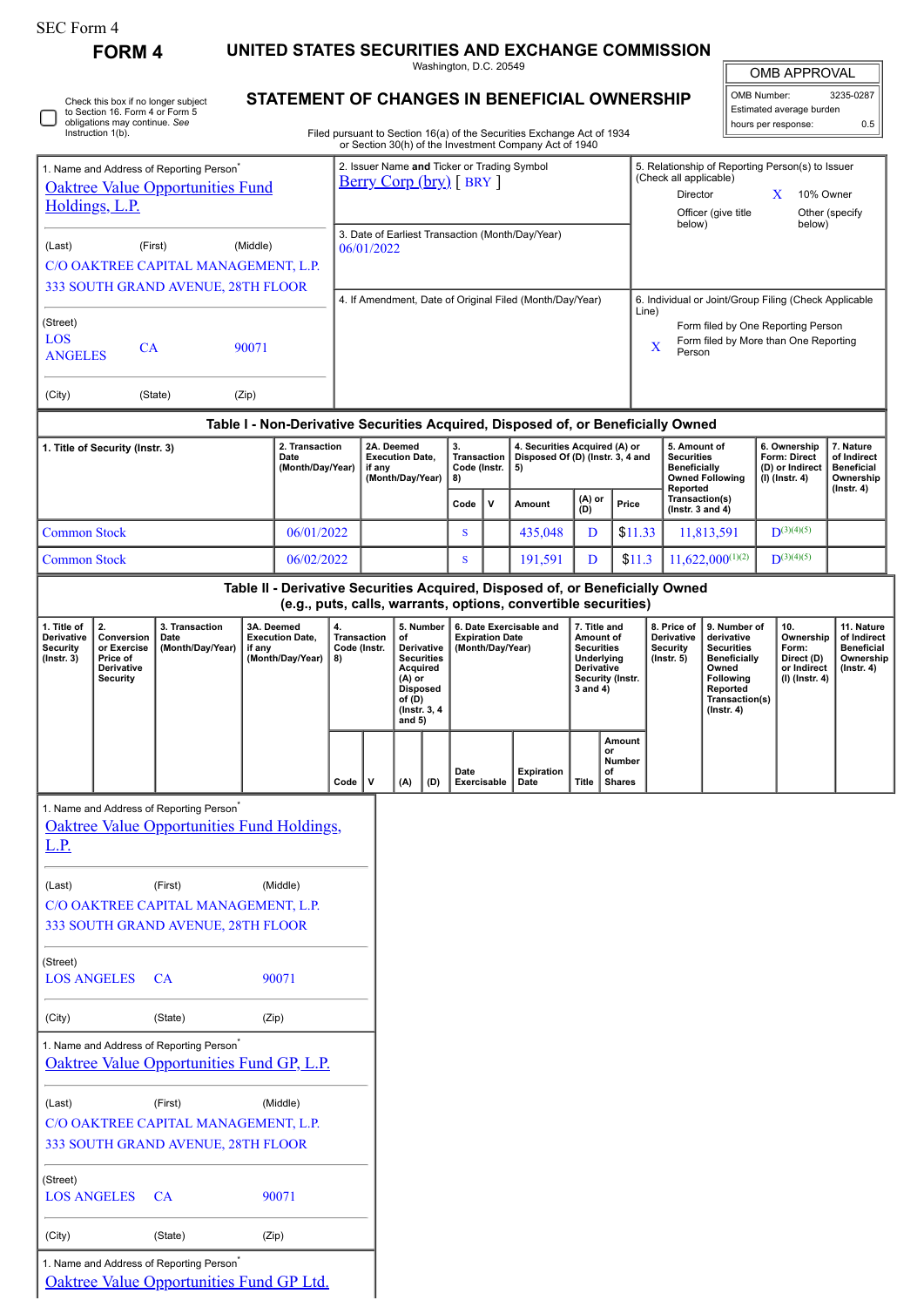| (Last)                                                                                 | (First)<br>C/O OAKTREE CAPITAL MANAGEMENT, L.P.<br>333 SOUTH GRAND AVENUE, 28TH FLOOR | (Middle) |
|----------------------------------------------------------------------------------------|---------------------------------------------------------------------------------------|----------|
| (Street)<br>LOS ANGELES                                                                | <b>CA</b>                                                                             | 90071    |
| (City)                                                                                 | (State)                                                                               | (Zip)    |
| 1. Name and Address of Reporting Person <sup>®</sup><br><u>(Delaware), L.P.</u>        | <b>Oaktree Opportunities Fund X Holdings</b>                                          |          |
| (Last)                                                                                 | (First)<br>C/O OAKTREE CAPITAL MANAGEMENT, L.P.<br>333 SOUTH GRAND AVENUE, 28TH FLOOR | (Middle) |
| (Street)<br><b>LOS ANGELES</b>                                                         | <b>CA</b>                                                                             | 90071    |
| (City)                                                                                 | (State)                                                                               | (Zip)    |
| 1. Name and Address of Reporting Person <sup>*</sup><br><u>(Delaware), L.P.</u>        | <b>Oaktree Opportunities Fund Xb Holdings</b>                                         |          |
| (Last)                                                                                 | (First)<br>C/O OAKTREE CAPITAL MANAGEMENT, L.P.<br>333 SOUTH GRAND AVENUE, 28TH FLOOR | (Middle) |
| (Street)<br>LOS ANGELES CA                                                             |                                                                                       | 90071    |
| (City)                                                                                 | (State)                                                                               | (Zip)    |
| 1. Name and Address of Reporting Person <sup>*</sup><br><b>Oaktree Fund GP, LLC</b>    |                                                                                       |          |
| (Last)                                                                                 | (First)<br>C/O OAKTREE CAPITAL MANAGEMENT, L.P.<br>333 SOUTH GRAND AVENUE, 28TH FLOOR | (Middle) |
| (Street)<br>LOS ANGELES CA                                                             |                                                                                       | 90071    |
| (City)                                                                                 | (State)                                                                               | (Zip)    |
| 1. Name and Address of Reporting Person <sup>*</sup><br>OAKTREE FUND GP I, L.P.        |                                                                                       |          |
| (Last)                                                                                 | (First)<br>C/O OAKTREE CAPITAL MANAGEMENT, L.P.<br>333 SOUTH GRAND AVENUE, 28TH FLOOR | (Middle) |
| (Street)<br><b>LOS ANGELES</b>                                                         | <b>CA</b>                                                                             | 90071    |
| (City)                                                                                 | (State)                                                                               | (Zip)    |
| 1. Name and Address of Reporting Person <sup>*</sup><br><b>Oaktree Capital I, L.P.</b> |                                                                                       |          |
| (Last)                                                                                 | (First)<br>C/O OAKTREE CAPITAL MANAGEMENT, L.P.<br>333 SOUTH GRAND AVENUE, 28TH FLOOR | (Middle) |
| (Street)<br><b>LOS ANGELES</b>                                                         |                                                                                       |          |
|                                                                                        | СA                                                                                    | 90071    |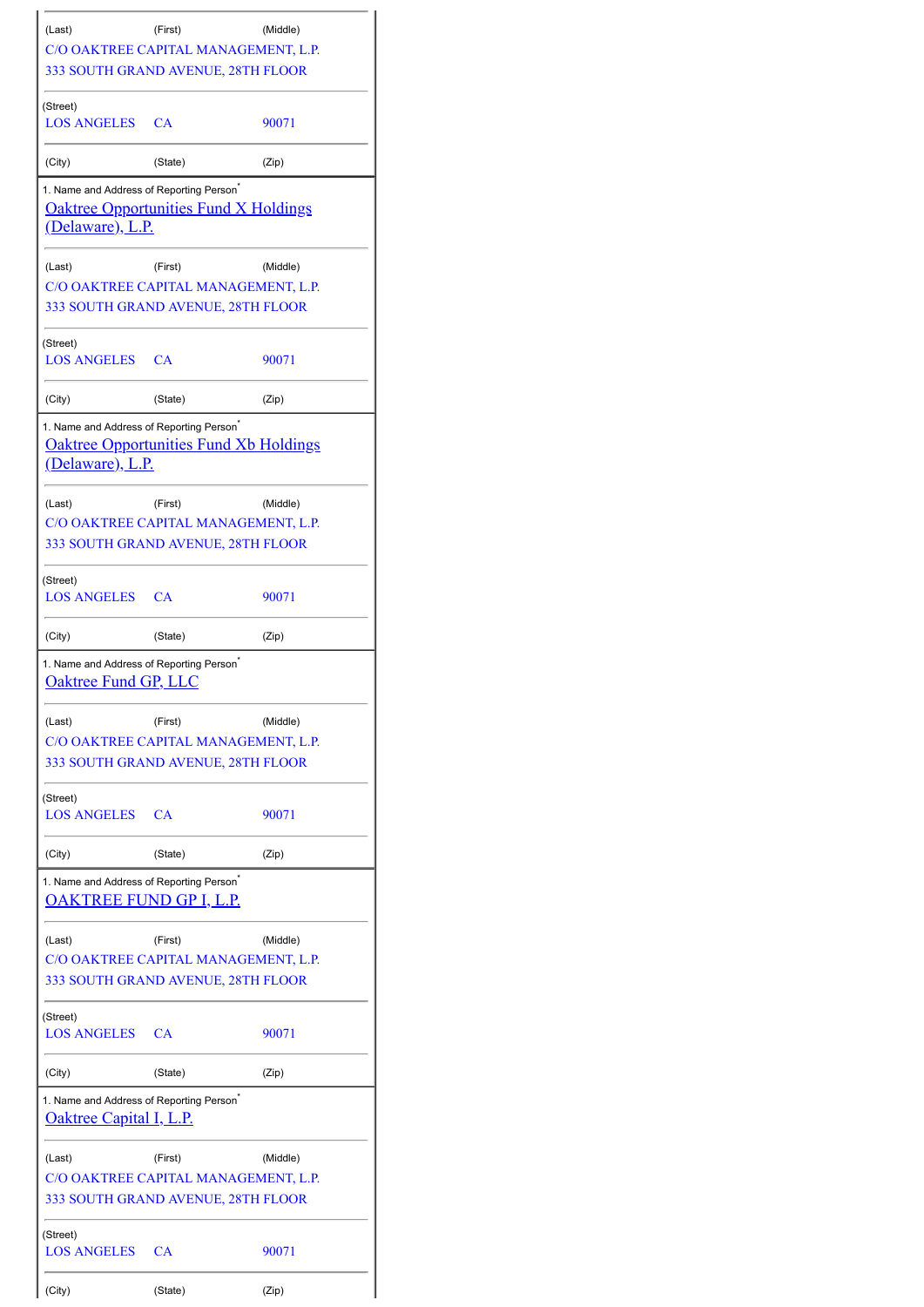| 1. Name and Address of Reporting Person <sup>®</sup><br><u>OCM HOLDINGS I, LLC</u>   |                                      |          |  |  |  |  |  |  |
|--------------------------------------------------------------------------------------|--------------------------------------|----------|--|--|--|--|--|--|
| (Last)                                                                               | (First)                              | (Middle) |  |  |  |  |  |  |
|                                                                                      | C/O OAKTREE CAPITAL MANAGEMENT, L.P. |          |  |  |  |  |  |  |
| 333 SOUTH GRAND AVENUE, 28TH FLOOR                                                   |                                      |          |  |  |  |  |  |  |
| (Street)                                                                             |                                      |          |  |  |  |  |  |  |
| <b>LOS ANGELES CA</b>                                                                |                                      | 90071    |  |  |  |  |  |  |
| (City)                                                                               | (State)                              | (Zip)    |  |  |  |  |  |  |
| 1. Name and Address of Reporting Person <sup>®</sup><br><u>OAKTREE HOLDINGS, LLC</u> |                                      |          |  |  |  |  |  |  |
| (Last)                                                                               | (First)                              | (Middle) |  |  |  |  |  |  |
| C/O OAKTREE CAPITAL MANAGEMENT, L.P.                                                 |                                      |          |  |  |  |  |  |  |
|                                                                                      | 333 SOUTH GRAND AVENUE, 28TH FLOOR   |          |  |  |  |  |  |  |
| (Street)                                                                             |                                      |          |  |  |  |  |  |  |
| LOS ANGELES CA                                                                       |                                      | 90071    |  |  |  |  |  |  |
| (City)                                                                               | (State)                              | (Zip)    |  |  |  |  |  |  |

#### **Explanation of Responses:**

1. This Form 4 is being filed by the Reporting Persons (as defined below) to reflect the acquisition of beneficial ownership (as defined under Section 13D of the Securities Exchange Act of 1934, as amended) of more than 10% of the common stock, par value \$0.001 per share (the "Common Stock") of the Issuer. The Reporting Persons had, prior to the above described acquisition on the date of the event requiring this Form 3, beneficially owned less than 10% of the Common Stock.

2. Consists of 5,000,008 shares of Common Stock held by Oaktree Opportunities Fund X Holdings (Delaware), L.P. ("Fund X Delaware"), 4,576,505 shares of Common Stock held by Oaktree Opportunities Fund Xb Holdings (Delaware), L.P. ("Fund Xb Delaware") and 2,045,487 shares of Common Stock held by Oaktree Value Opportunities Fund Holdings, L.P. ("VOF Holdings").

3. This Form 4 is being filed jointly by (each "Reporting Person" and, collectively, the "Reporting Persons") (i) Fund X Delaware, (ii) Fund Xb Delaware, (iii) Oaktree Fund GP, LLC ("Fund GP") in its capacity as the general partner of Fund X Delaware and Fund Xb Delaware, (iv) VOF Holdings, (v) Oaktree Value Opportunities Fund GP, L.P. ("VOF GP") in its capacity as the general partner of VOF<br>Holdings, (vi) Oaktree Valu the general partner of Capital I, (x) Oaktree Holdings, LLC ("Holdings") in its capacity as the managing member of Holdings I, (cont'd in FN 4)

4. (cont'd from FN 3) (xi) Oaktree Capital Management, L.P. ("Management") in its capacity as the sole director of VOF GP Ltd, (xii) Oaktree Capital Management GP, LLC ("Management GP"), in its capacity as the general partner of Management, (xiii) Atlas OCM Holdings LLC ("Atlas"), in its capacity as the sole managing member of Management GP, (xiv) Oaktree Capital Group, LLC ("OCG") in<br>its capacity as the managing Brookfield Asset Management Inc. ("BAM"), in its capacity as the indirect owner of the class A units of each of OCG and Atlas and (xvii) BAM Partners Trust ("BAM Partnership"), in its capacity as the sole owner of Class B Limited Voting Shares of BAM.

5. The members of OCGH GP are Howard S. Marks, Bruce A. Karsh, Jay S. Wintrob, John B. Frank and Sheldon M. Stone, who, by virtue of their membership interests in OCGH GP, may be deemed to share voting and dispositive power with respect to the shares of Common Stock and Series A Preferred Stock reported herein. Each of the general partners, managing members, directors and managers described above disclaims b

#### **Remarks:**

This Form 4 is being filed in two parts due to the large number of reporting persons. The two filings relate to the same transactions described above. // Form 1 of 2

| /s/ See Signatures Included in | 06/03/2022 |
|--------------------------------|------------|
| Exhibit 99.1                   |            |
|                                |            |

\*\* Signature of Reporting Person Date

Reminder: Report on a separate line for each class of securities beneficially owned directly or indirectly.

\* If the form is filed by more than one reporting person, *see* Instruction 4 (b)(v).

\*\* Intentional misstatements or omissions of facts constitute Federal Criminal Violations *See* 18 U.S.C. 1001 and 15 U.S.C. 78ff(a).

Note: File three copies of this Form, one of which must be manually signed. If space is insufficient, *see* Instruction 6 for procedure.

**Persons who respond to the collection of information contained in this form are not required to respond unless the form displays a currently valid OMB Number.**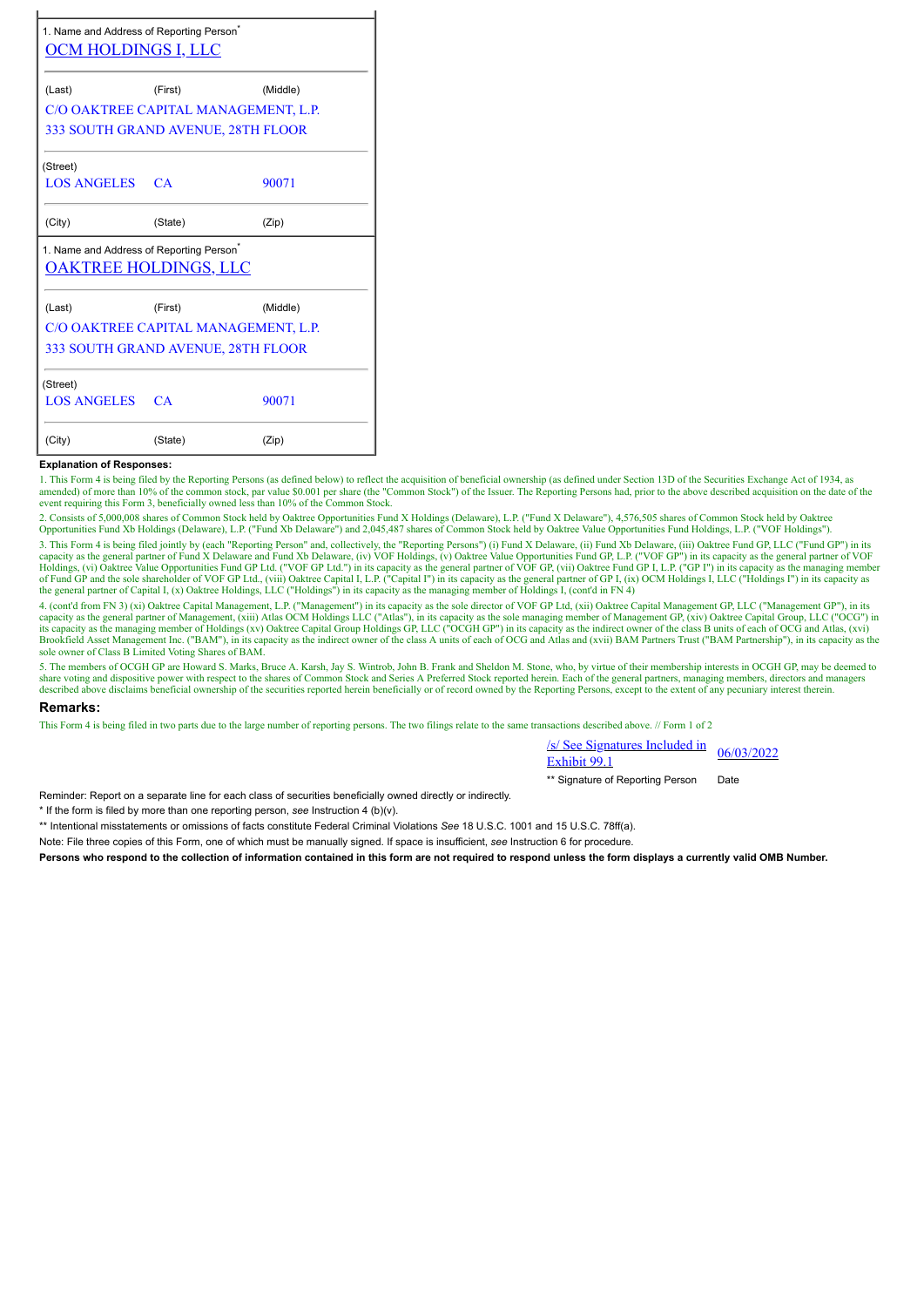This Statement on Form 4 is filed jointly by the Reporting Persons listed below. The principal business address of each of these Reporting Persons can be found on the Form 4 filed herewith.

Name of Designated Filer: OAKTREE VALUE OPPORTUNITIES FUND HOLDINGS, L.P.

Date of Event Requiring Statement: June 1, 2022

Issuer Name and Ticker or Trading Symbol: Berry Corp (bry) [ BRY ]

OAKTREE VALUE OPPORTUNITIES FUND HOLDINGS, L.P.

- By: Oaktree Value Opportunities Fund GP, L.P.
- Its: General Partner
- By: Oaktree Value Opportunities Fund GP Ltd.
- Its: General Partner
- By: Oaktree Capital Management, L.P.
- Its: Director

By: /s/ Henry Orren

Name: Henry Orren Title: Senior Vice President

### OAKTREE VALUE OPPORTUNITIES FUND GP, L.P.

- By: Oaktree Value Opportunities Fund GP Ltd.
- Its: General Partner
- By: Oaktree Capital Management, L.P.
- Its: Director
- By: /s/ Henry Orren

Name: Henry Orren

Title: Senior Vice President

OAKTREE VALUE OPPORTUNITIES FUND GP LTD.

- By: Oaktree Capital Management, L.P.
- Its: Director
- By: /s/ Henry Orren Name: Henry Orren
- Title: Senior Vice President